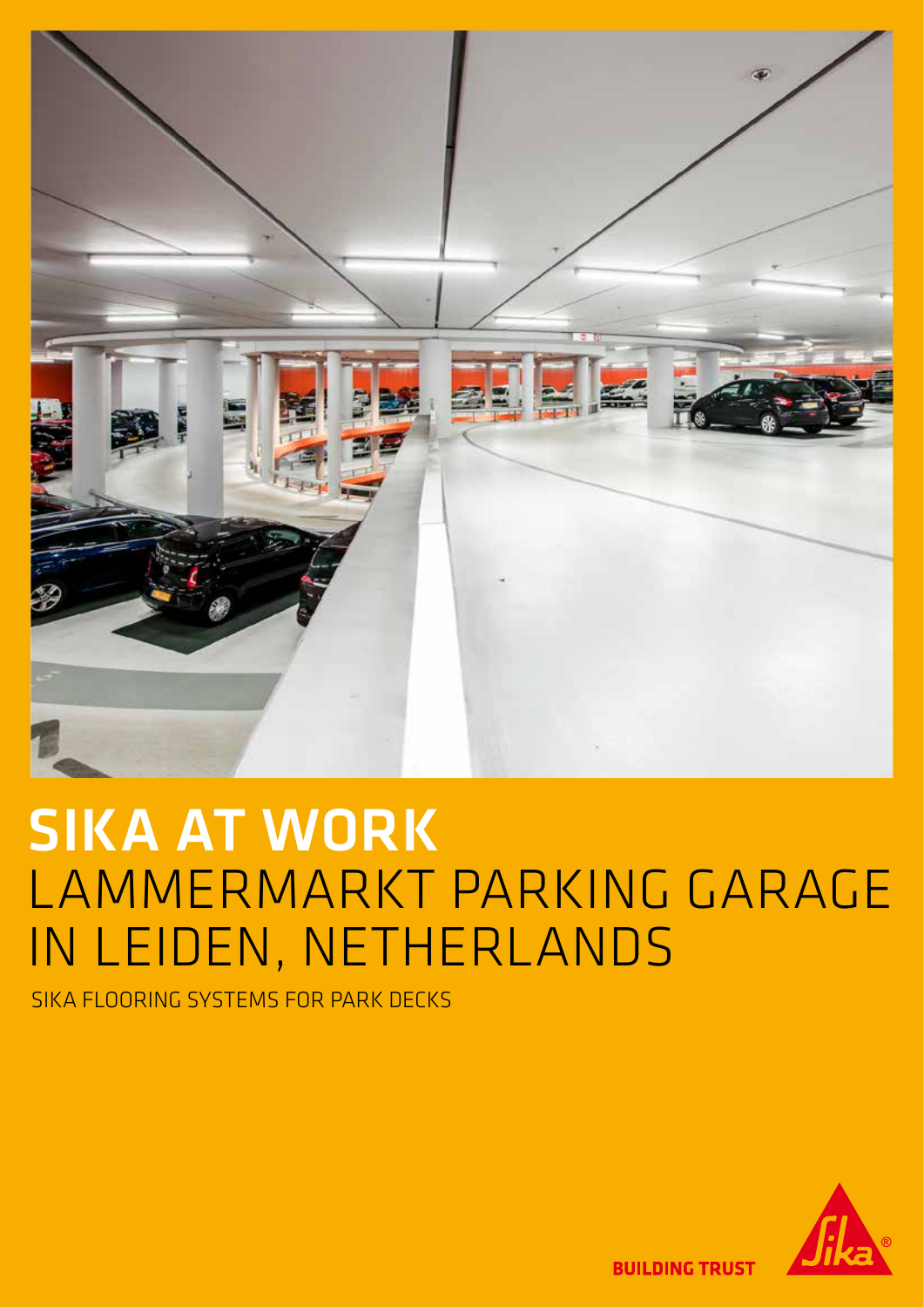## LAMMERMARKT PARKING GARAGE

Sika flooring solution to support the architecture design

#### PROJECT DESCRIPTION

The historic center of Leiden has many museums, shops, theaters and catering establishments. It is a pedestrian zone without car traffic. The project Lammermarkt Parking Garage is one of the two carparks which are located within walking distance of the historic center and provide parking space for the visitors. This new underground parking has 525 spacious parking spaces and eight charging stations for electric cars. Every floor has a certain number of disabled parking spaces.

#### PROJECT REQUIREMENTS

In collaboration with the Dura Vermeer – BESIX combination, JHK Architects created the design for the parking garage under the Lammermarkt. The design is an architectural masterpiece under the ground and combined the functionality and the mode of construction in an elegant way, with respect to the monumental city center surrounding. The cylindrical form of the garage is not only the basis for a user-friendly parking garage, the compactness of the volume also minimizes interference with the monumental buildings surrounding it. To realize the visual effect of the designed carpark space, high quality carpark flooring and wall systems with tailored color shades are required.



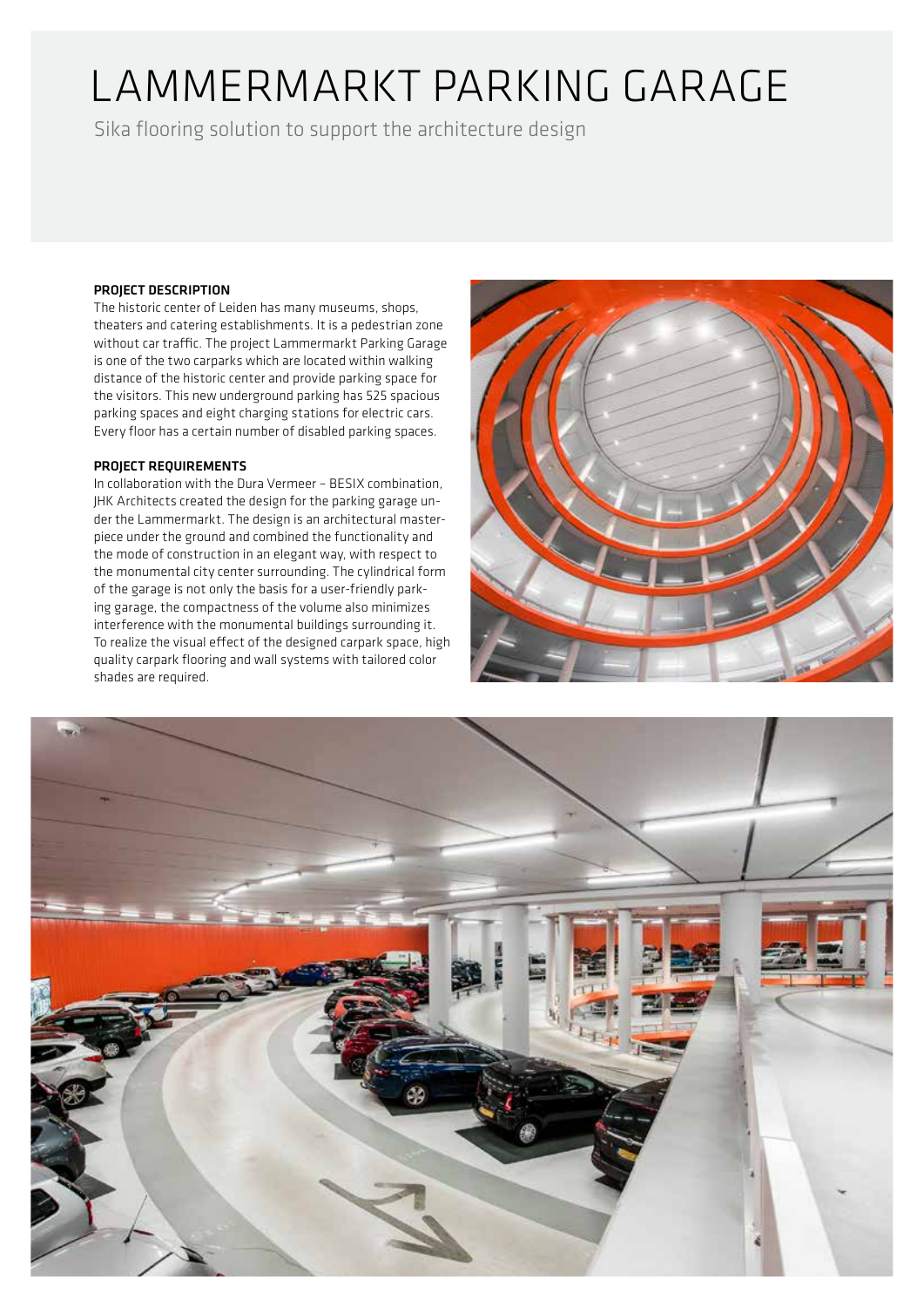



#### SIKA SOLUTION

With clear orientation, spacious parking spaces and easily found stairs and lifts, the Lammermarkt Parking Garage provides a delightful parking experience. The traffic is well planned with signs, arrows, icons and other indicators of directions by the architect to ensure the safety. The orange back wall on the parking levels and the orange floor edging in the central void reinforce the spatial character of the parking garage and give the interior depth and color. The Sikafloor® MultiDur EB-14 AT park deck system was specified and applied by VLAQ Infra en Industrie B.V. together with the Sika flooring team.

Recently, the ESPA Gold Award was awarded to this carpark. The ESPA (European Standard Parking Award) is an award on behalf of the EPA (European Parking Association). The Gold Award is granted to garages with an excellent score on their safety, quality and customer-friendliness.

In addition to the ESPA Gold Award, the garage was also awarded the Rijnlandse Architectuurprijs 2017, a public award which is awarded every biennial to the best spatial design in the region of Leiden, and the Betonprijs 2017 in the category 'Execution'.